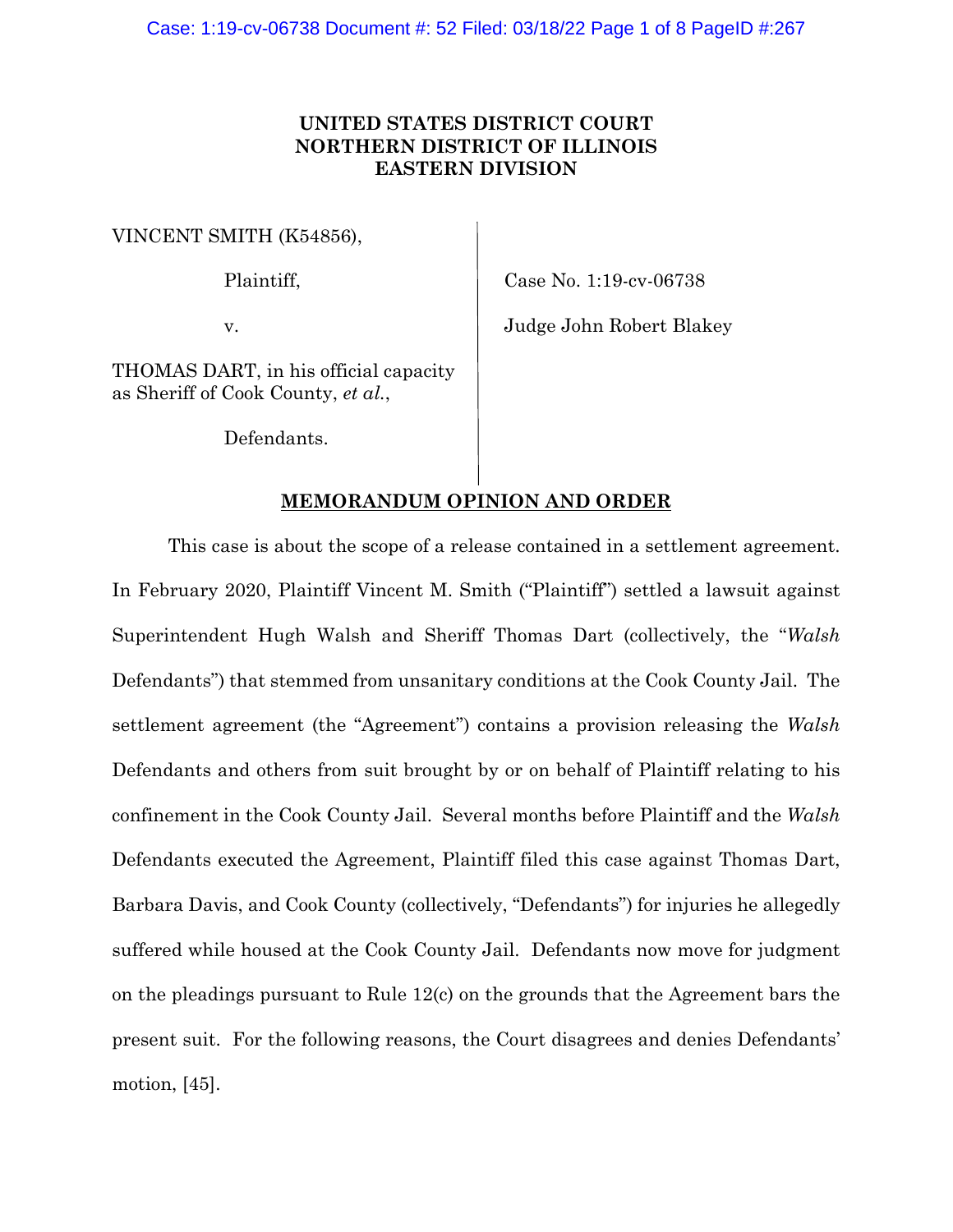## **I. Factual Background**

In April 2019, Plaintiff sued the *Walsh* Defendants in their official capacities for unconstitutional conditions of confinement under 42 U.S.C. § 1983. *See Smith v. Walsh et al.*, No. 1:19-cv-02403 (N.D. Ill. Apr. 9, 2019) (the "*Walsh* Litigation"). Less than one year later, on February 3, 2020, Plaintiff and the *Walsh* Defendants executed a settlement agreement. The Agreement provides that Plaintiff is entitled to compensation in exchange for releasing:

Defendants and their agents, employees and former employees, either in official or individual capacities, from any and all actions, suits, debts, sums of money, accounts and all claims and demands of whatever nature, in law or in equity . . . including but not limited to any and all claims for Constitutional violations, federal or state law claims, injunctive relief claims, and/or any taken, damaged, disposed of, or destroyed property claims, as well as any other such claims against Cook County, the Cook County Sheriff, or any of his current or former employees or agents thereof, that may have been brought—but are not now pending—in connection with any incidents that occurred while Plaintiff was housed in the Cook County Jail at any point prior to the execution date of this Agreement by all of the parties. This is a general release!

[43-1] at 2, ¶ 11. Plaintiff and counsel for the *Walsh* Defendants executed the Agreement. *Id*. at 4, ¶ 19.

Several months before the Agreement ended the *Walsh* litigation, Plaintiff filed a separate lawsuit—the present action—against Defendants. *See* [1]. Plaintiff seeks to recover for injuries that he allegedly incurred while imprisoned at the Cook County Jail. *Id*. In substance, he alleges that Defendants: (1) failed to accommodate his disability in violation of the Americans with Disabilities Act, 42 U.S.C. § 12132; (2) ignored his physical accessibility needs in violation of the Rehabilitation Act,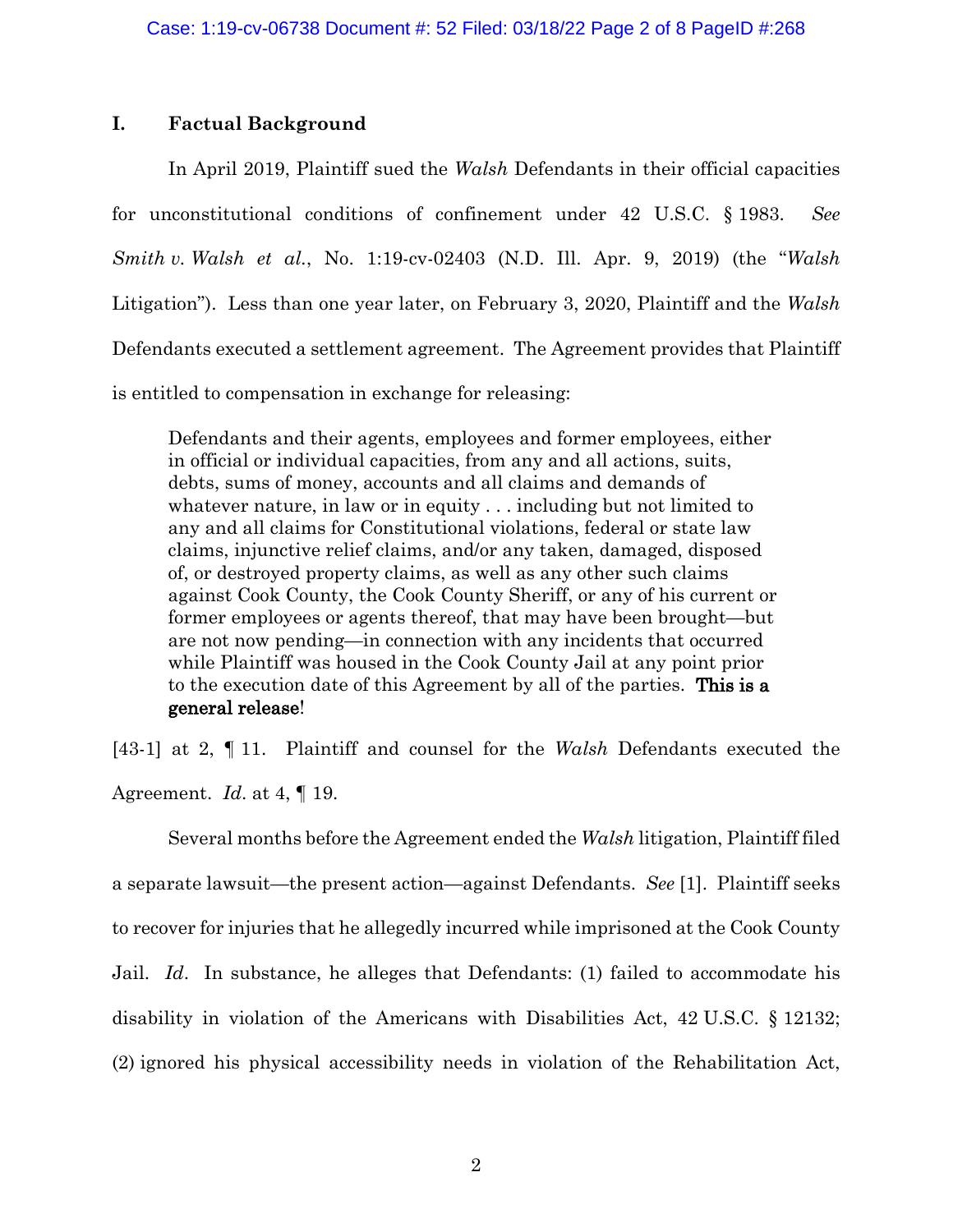## Case: 1:19-cv-06738 Document #: 52 Filed: 03/18/22 Page 3 of 8 PageID #:269

29 U.S.C. § 794(a); and (3) impinged upon his civil rights in violation of 42 U.S.C. § 1983. *Id*.

In answering Plaintiff's complaint, Defendants raise numerous affirmative defenses, including "that Plaintiff has voluntarily released Defendant[s] of any liability for the claims underlying Plaintiff's Complaint" by way of the Agreement. [43] at 18, ¶ 1; [44] at 13, ¶ 1. Shortly thereafter, Defendants filed this joint motion for judgment on the pleadings under Federal Rule of Civil Procedure 12(c). [45]. Defendants contend that the general release contained in the Agreement plainly encompasses the claims at issue in the present suit. *See id.*

### **II. Legal Standard**

The "correct vehicle for determining an affirmative defense on the pleadings is an answer and a motion for judgment on the pleadings under Rule 12(c)." *H.A.L. NY Holdings, LLC v. Guinan*, 958 F.3d 627, 632 (7th Cir. 2020). A motion for judgment on the pleadings is governed by the same standard as a motion to dismiss for failure to state a claim under Rule 12(b)(6). *Gill v. City of Milwaukee*, 850 F.3d 335, 339 (7th Cir. 2017). Under that standard, a complaint must provide "enough facts to state a claim to relief that is plausible on its face." *Bell Atl. Corp. v. Twombly*, 550 U.S. 544, 570 (2007). A claim has "facial plausibility when the plaintiff pleads factual content that allows the court to draw the reasonable inference that the defendant is liable for the misconduct alleged." *Ashcroft v. Iqbal*, 556 U.S. 662, 678 (2009).

In making a Rule 12(c) determination, the Court considers "the pleadings alone, which consist of the complaint, the answer, and any written instruments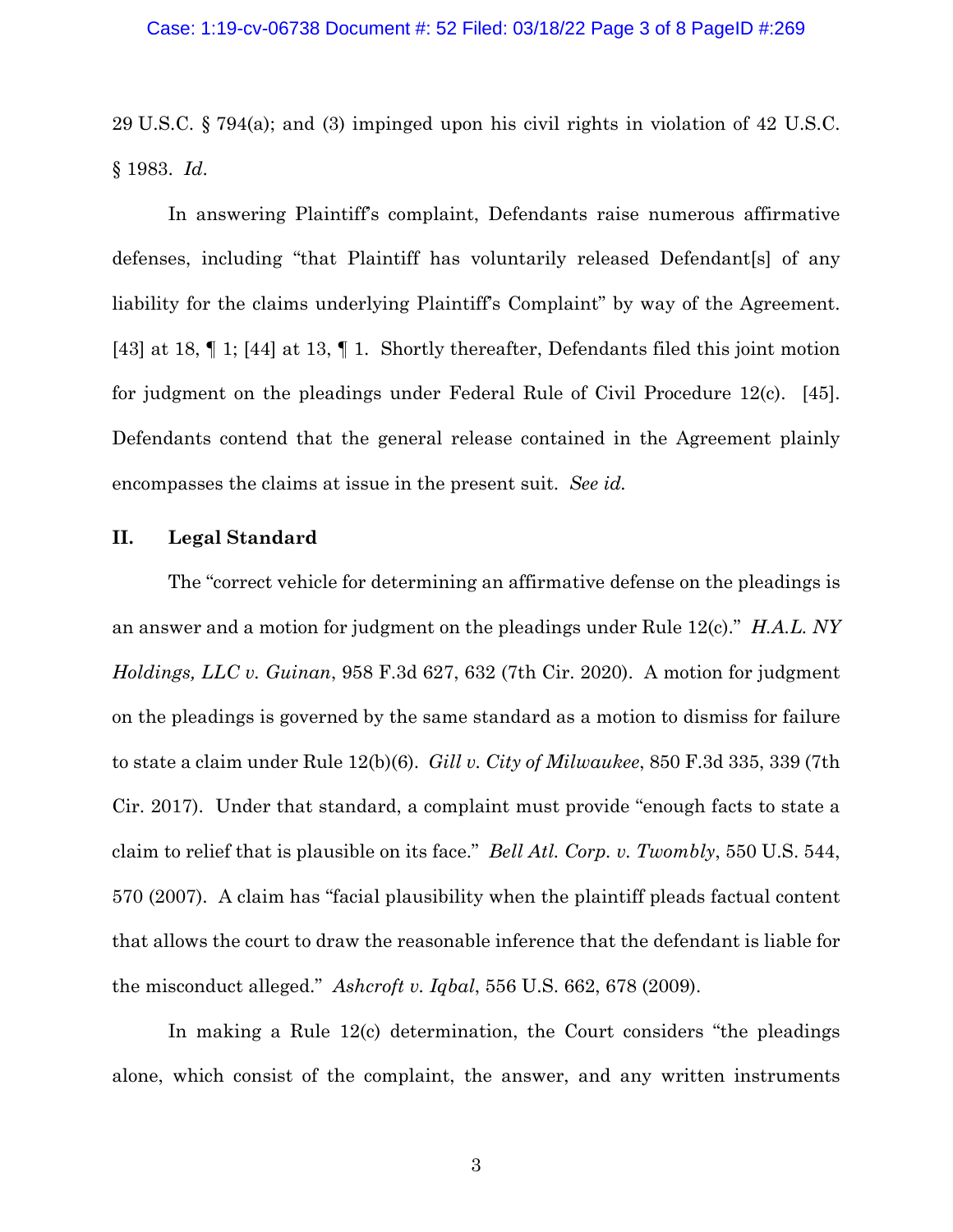#### Case: 1:19-cv-06738 Document #: 52 Filed: 03/18/22 Page 4 of 8 PageID #:270

attached as exhibits." *Hous. Auth. Risk Retention Grp., Inc. v. Chi. Hous. Auth.*, 378 F.3d 596, 600 (7th Cir. 2004) (citations omitted); *see also Curry v. Pfister*, No. 17 C 2052, 2019 WL 3801722, at \*5 (N.D. Ill. Aug. 12, 2019) (courts may take judicial notice of settlement agreements and releases). The court accepts as true factual allegations, but "allegations in the form of legal conclusions are insufficient" to survive a motion to dismiss. *McReynolds v. Merrill Lynch & Co., Inc.*, 694 F.3d 873, 885 (7th Cir. 2012). Where the defendant "brings the Rule 12(c) motion, the court will grant it 'if it appears beyond all doubt that the plaintiff cannot prove any facts that would support his claim for relief.'" *Hous. Auth*., 378 F.3d at 600 (quoting *N. Ind. Gun & Outdoor Shows, Inc. v. City of South Bend*, 163 F.3d 449, 452 (7th Cir. 1998)).

#### **III. Analysis**

The parties disagree about the scope of the release contained in the Agreement. A settlement agreement is "considered a contract, and construction and enforcement of settlement agreements are governed by principles of contract law." *Cannon v. Burge*, 752 F.3d 1079, 1088 (7th Cir. 2014) (discussing *Cushing v. Greyhound Lines, Inc.*, 991 N.E.2d 28, 29 (Ill. App. Ct. 2013)). Accordingly, "[a] court's job in construing a negotiated release under Illinois law is to determine what the parties intended." *Engineered Abrasives, Inc. v. Am. Mach. Prod. & Serv., Inc.*, 882 F.3d 650, 653 (7th Cir. 2018) (citations omitted). In construing the parties' intent, Illinois courts give clear and unambiguous contract terms their plain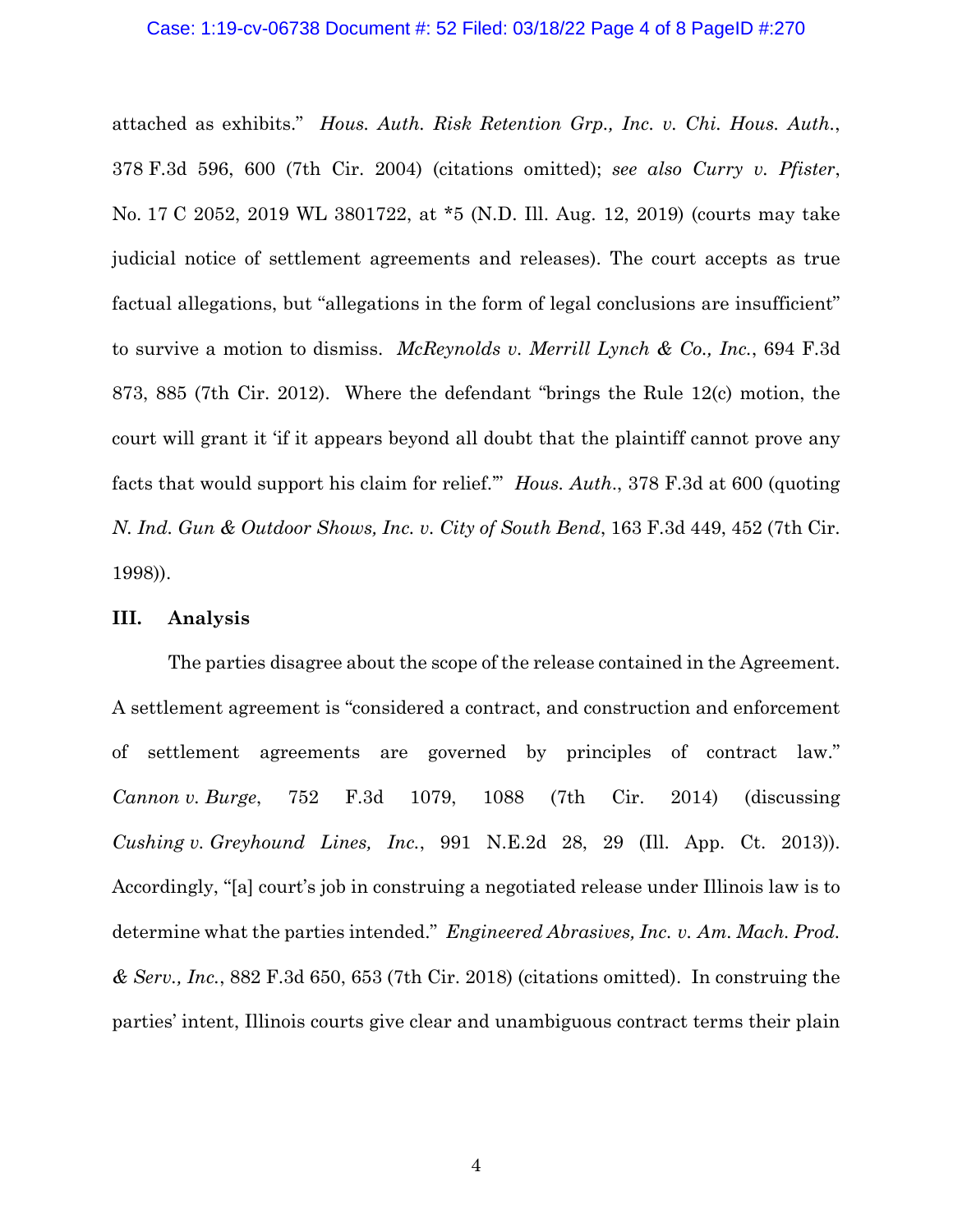## Case: 1:19-cv-06738 Document #: 52 Filed: 03/18/22 Page 5 of 8 PageID #:271

and ordinary meaning in the context of the contract as a whole. *Royce v. Michael R. Needle P.C.*, 950 F.3d 939, 951 (7th Cir. 2020).

In support of their motion, Defendants argue that the release "expressly released Defendants and their agents from all claims Plaintiff had or might have had at the time Plaintiff executed the *Walsh* Agreement." [45] at 3. Defendants point to the broad language of the release; the release discharges "any and all claims" against Defendants "that may have been brought . . . in connection with any incidents that occurred while Plaintiff was housed in the Cook County Jail at any point prior to the execution date of this Agreement." *See* [43-1] at 2, ¶ 11. According to Defendants, because this lawsuit "complains of conduct that occurred in July and August of 2019," and the parties executed the Agreement on February 3, 2020, "Plaintiff knowingly released the claims in this lawsuit." [45] at 3–4.

Defendants' argument is belied by the plain language of the Agreement. The unabridged portion of the release provides that Plaintiff discharges "any and all actions . . . including but not limited to . . . claims against Cook County, the Cook County Sheriff, or any of his current or former employees or agents thereof, that may have been brought—*but are not now pending*—in connection with any incidents that occurred while Plaintiff was housed in the Cook County Jail at any point prior to the execution date of this Agreement." [43-1] at 2, ¶ 11 (emphasis added). The language "but are not now pending" forges an express carveout from the general release for litigation already pending as of the settlement date. While Defendants correctly note that this case concerns conduct that occurred at the Cook County Jail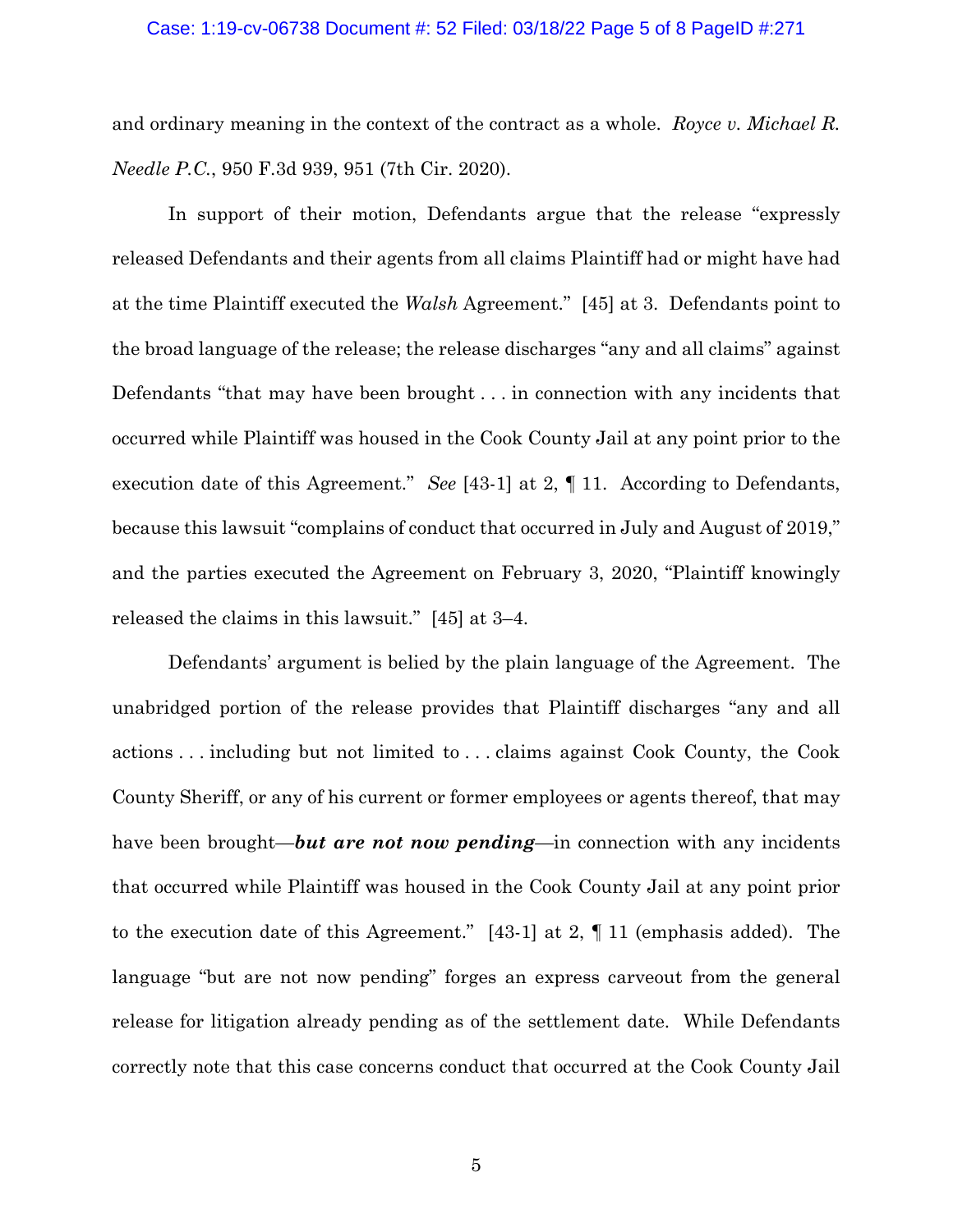#### Case: 1:19-cv-06738 Document #: 52 Filed: 03/18/22 Page 6 of 8 PageID #:272

well *before* the parties executed the Agreement, the parties signed the Agreement months *after* Plaintiff filed his initial complaint in this case on October 11, 2019. *See* [1]. In other words, when the *Walsh* Defendants entered into the Agreement with Plaintiff, this case was "now pending" and should properly be considered exempt from the terms of the general release.

Defendants rejoin that such a reading runs afoul of the prefatory phrase "including but not limited to." [50] at 2. Under Illinois law, "'including but not limited to' signals a broad release." *Darvosh v. Lewis*, 66 F. Supp. 3d 1130, 1135 (N.D. Ill. 2014) (collecting cases). As such, the clause serves "merely to preface illustrative examples of the general classification, and not to limit its meaning." *Zebulon Enters., Inc. v. DuPage Cnty.*, 496 N.E.2d 1256, 1259 (Ill. App. Ct. 1986). Defendants argue that because the examples are merely illustrative and not exhaustive, the limited carveout "but are not now pending" does not affect the overarching scope of the release. Defendants also add that "[e]xcluding this case from the general release because of the 'not now pending' language would render the phrase 'including but not limited to' superfluous" and courts "should avoid contract interpretations that would render part of the contract superfluous." [50] at 2 (citing *Land of Lincoln Goodwill Indus. v. P.N.C. Fin. Serv. Grp.*, 762 F.3d 673, 679 (7th Cir. 2014)).

Again, the Court disagrees. In *Norwood v. Devine*, an inmate in the custody of the Kane County Sheriff sued two correctional officers at the Cook County Jail. No. 19 CV 2899, 2021 WL 679229, at \*1 (N.D. Ill. Feb. 22, 2021). The detainee argued that the two officers violated his constitutional rights by failing to protect him from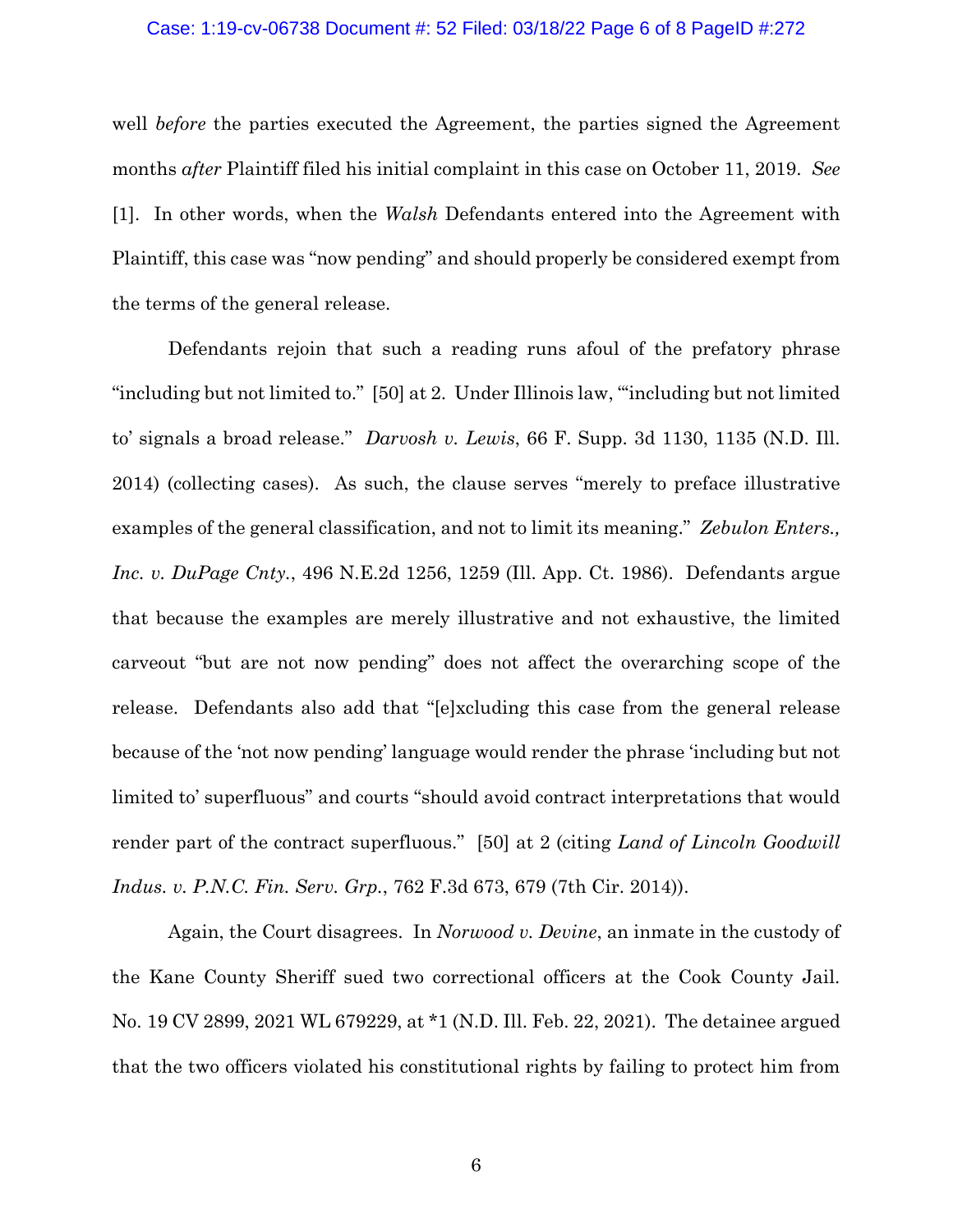#### Case: 1:19-cv-06738 Document #: 52 Filed: 03/18/22 Page 7 of 8 PageID #:273

an attack by a fellow inmate. *Id*. In response, one of the defendants raised as an affirmative defense that a settlement agreement executed in an earlier case barred plaintiff's suit. *Id*. at \*2. Much like the release at issue here, the release in *Norwood* incorporated the language "including but not limited to," and thus the court understood the release to be "a general release." *Id*. at \*3. Unlike the release at issue here, however, the release in *Norwood* contained an express carveout that excluded by name—a third, then-pending case. *See id.* at \*3. Contrary to Defendant's arguments, the *Norwood* Court understood the express carveout to limit the scope of the release, but only for the single case that fell within its privileged bounds. *Id*. In other words, the *Norwood* Court declined to stretch the provision to anything more than the single case listed by name. *Id*. Because the case before the court could not benefit from the carveout, the court found the suit barred under the general release. *Id*. at \*3.

As discussed above, this case falls within the express carveout; the relevant clause exempts any action pending as of February 3, 2020, and Plaintiff brought the initial complaint in this action on October 11, 2019. *See* [43-1] at 2–3, ¶ 11; [1]. As was also true in *Norwood*, the release is a "general release" that nevertheless makes room for explicit carveouts. By the same token, inclusion of an explicit carveout ("but are not now pending") in a general release ("including but not limited to") does not, in every case, brush up against surplusages. In this case, the general release outlines a broad swath of cases from which the "but are not now pending" language exempts a small category of cases—indeed, potentially only one.